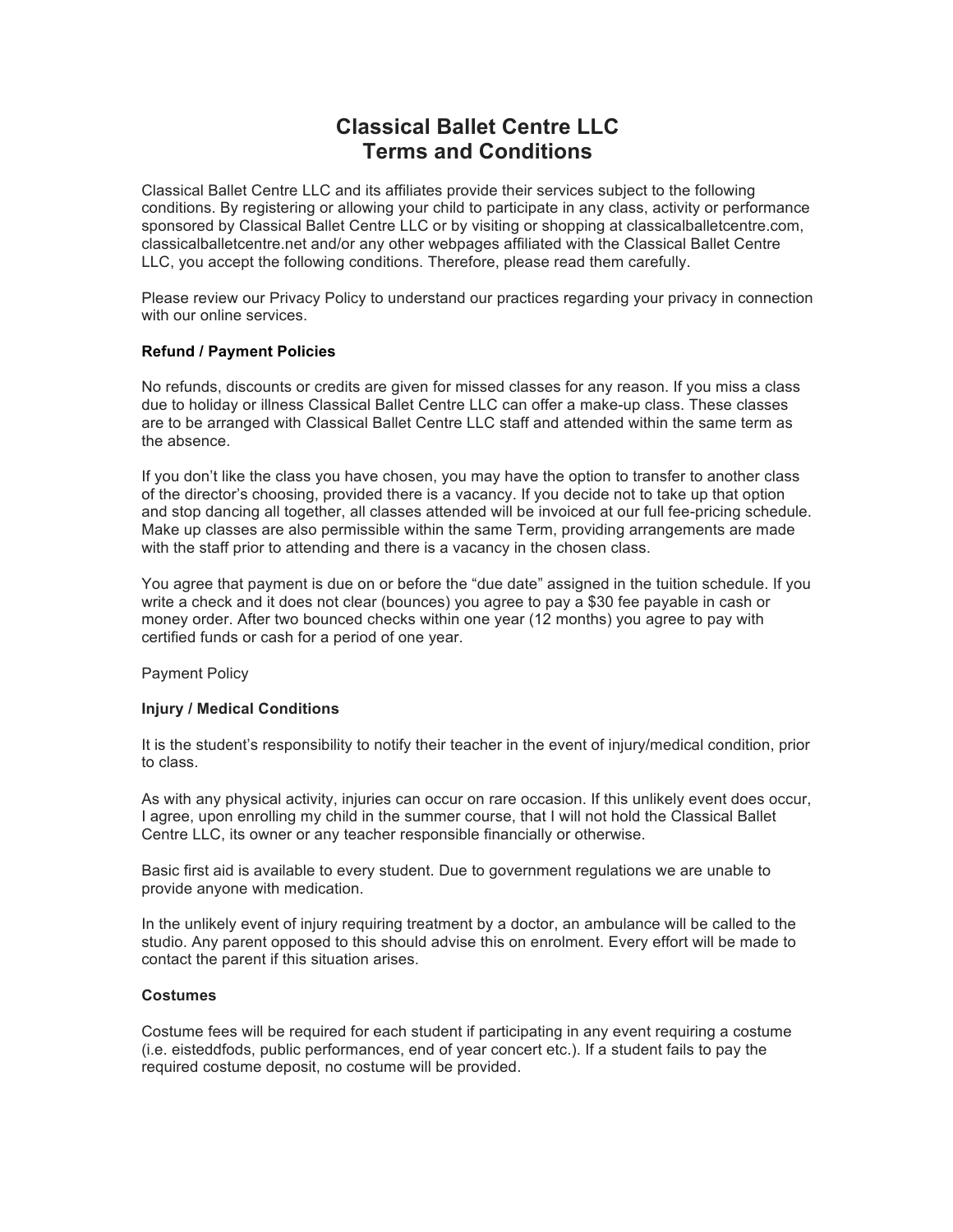All costumes will be provided by Classical Ballet Centre LLC and will remain the property of Classical Ballet Centre LLC unless otherwise agreed to in writing..

## **Performance Policies**

Student involvement in the performances is encouraged, but is not compulsory.

We advise full attendance at all rehearsals for the end of year performance. Classical Ballet Centre LLC reserves the right to re-consider participation in performances and groups by students who miss too many rehearsals.

#### **Class Attire**

All students must be appropriately dressed for class in correct studio uniform and correct footwear.

All students must be appropriately groomed for class, with their hair tied back securely. Female students must have their hair in a bun with hair net and pins for every ballet class. Female students with short hair must secure it with a soft hair band. Male students should have their hair off their face.

Any student dressed or groomed inappropriately will be asked to improve their appearance when next attending.

### **Video / Photography / Choreography Consent**

Prior to photographing and/ or videoing any class please seek permission from the teachers and the other family members in the class.

Any recording or photography taken by anyone other than those hired by Classical Ballet Centre LLC is for personal use only and not be for commercial sale. Said recordings or photography are not to be uploaded onto the internet, social networks &/or video/photo sharing sites. Photography or recordings uploaded by Classical Ballet Centre LLC are the exclusive property of Classical Ballet Centre LLC and shall remain copyrighted. These photos may be used for personal use by Students and their families (for example they can be shared on social media sites).

All choreography works are the intellectual property of Classical Ballet Centre LLC. It is an infringement of copyright to reproduce, communicate, publish or perform all or a "substantial part" of a piece of choreography, unless the copyright owner has given permission or certain exceptions apply. Choreography copyrights including individual created solos, duets, group dances and "substantial" movement sequences, it also includes stage design, costume design, light design and all ideas of story and concept.

# **Talent Release**

Grant of Rights. Upon enrolling my child into a class at Classical Ballet Centre LLC, I hereby grant to Classical Ballet Centre LLC the absolute and irrevocable right and permission, throughout the world, in respect of the photographs and/or video footage ("the material") that it has, has taken, or has had taken of my child or in which my child may be included with others: To use, re-use, publish, and re-publish, and otherwise reproduce, digitize, edit, modify, distribute in print and online, publicly display in print and online, share via social media, and publicly perform the same, in whole or in part, individually or in conjunction with other photographs or videos, and in conjunction with any copyrighted matter, in any and all media now or hereafter known, for illustration, website, promotion, art, marketing, advertising and trade.

Release. Upon enrolling my child into a class at Classical Ballet Centre LLC, I hereby release and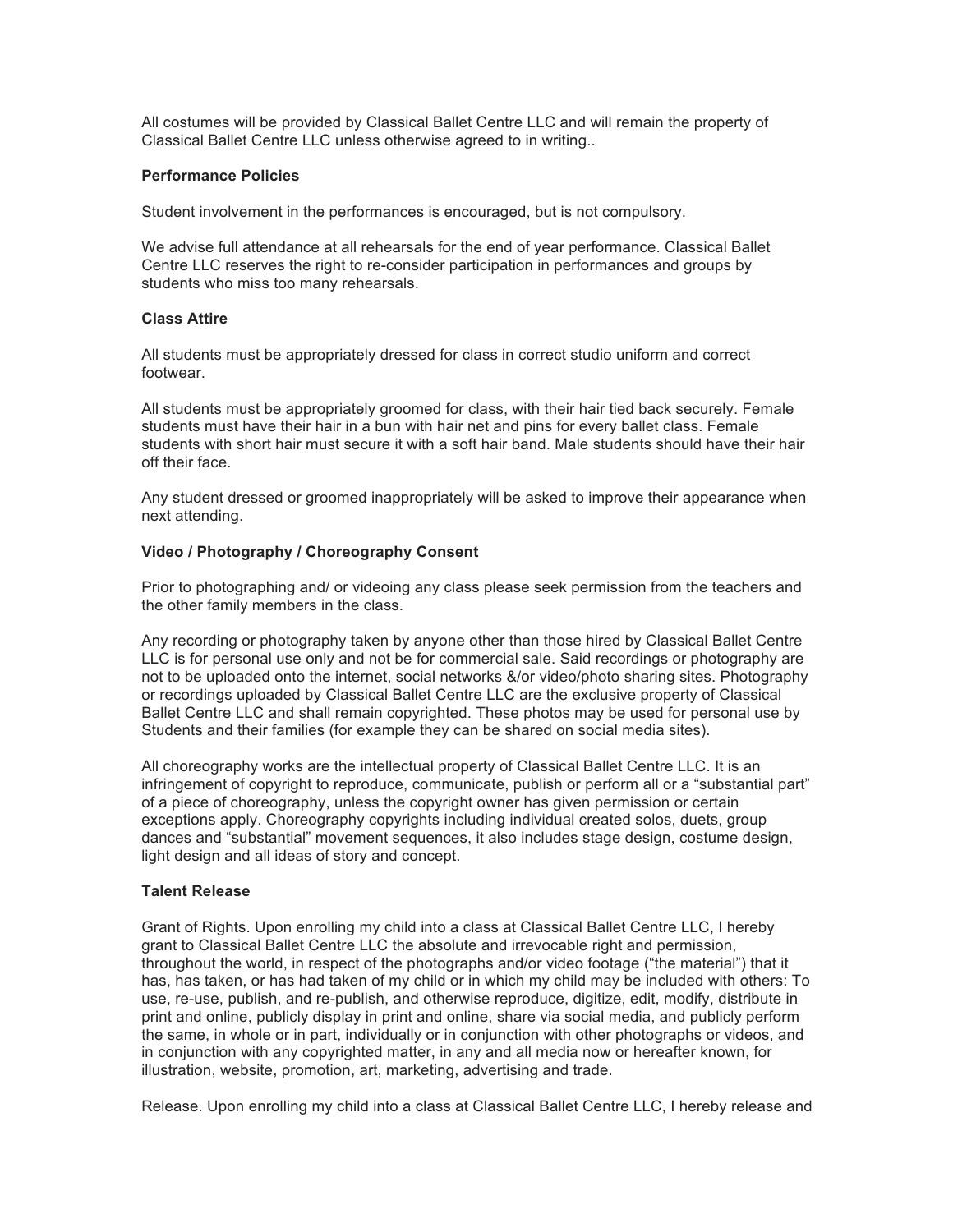discharge Classical Ballet Centre LLC from any and all claims and demands arising out of or in connection with the use of the photographs or footage, including without limitation any and all claims for defamation, invasion of privacy, and misappropriation of my right of publicity. I hereby by waive any claim that I may have to inspect or approve any images, products or copy in connection with any of the material.

# **Copyright in the Material**

Upon enrolling my child into a class, I acknowledge that I have no claim to the copyrights in the material. The copyright owners have the right to copyright the material in their own names or otherwise and to use, assign, and license the material throughout the world, including any rights I might have.

Talent Release. This release shall be binding upon me and my heirs, legal representatives and assigns. I further release Classical Ballet Centre LLC from any responsibility for injury incurred during any and all past, present or futures photography and/or video sessions and activities.

# **Student Conduct**

Students are expected to be cooperative at all times. Warnings will be given for disruptive behavior, and parents will be notified. Our objective is that every student feels valued and enjoys their dance experience.

# **Supervision**

Parents with children under 10 years of age should supervise their children before class. We are only responsible for your children in the dance studio.

Students are expected to be collected from the studio by their parents before the commencement of the next class. If there is an unavoidable delay, students are expected to stay within the premises.

# **Electronic Communications**

When you visit this website or send emails to us, you are communicating with us electronically. As part of these Conditions of Use, you: (1) consent to receive communications from us electronically, including communications by email or by notices posted on our website; and (2) agree that all agreements, notices, disclosures and other communications that we provide to you electronically satisfy any legal requirement that such communications be in writing.

# **Copyright**

All content included on this website (such as text, graphics, logos, button icons, images, audio clips, digital downloads, data compilations, and software), the compilation of all content on this website and all software used on this website are the property of Classical Ballet Centre LLC or its content suppliers and are protected by U.S. and international copyright laws. Please note that the names and images of artists and other persons appearing on this website may be additionally protected under U.S. and international laws concerning rights of publicity and privacy.

Unless you receive the Classical Ballet Centre LLC's express written consent, you may not copy, reproduce, publish, distribute, create derivative works of, sell, transfer, display, transmit, compile or collect in a database, or in any manner commercially exploit, any copyright-protected element of this website, including the content and/or software on this website. You must abide by all copyright notices, information and/or restrictions contained or referenced in this website.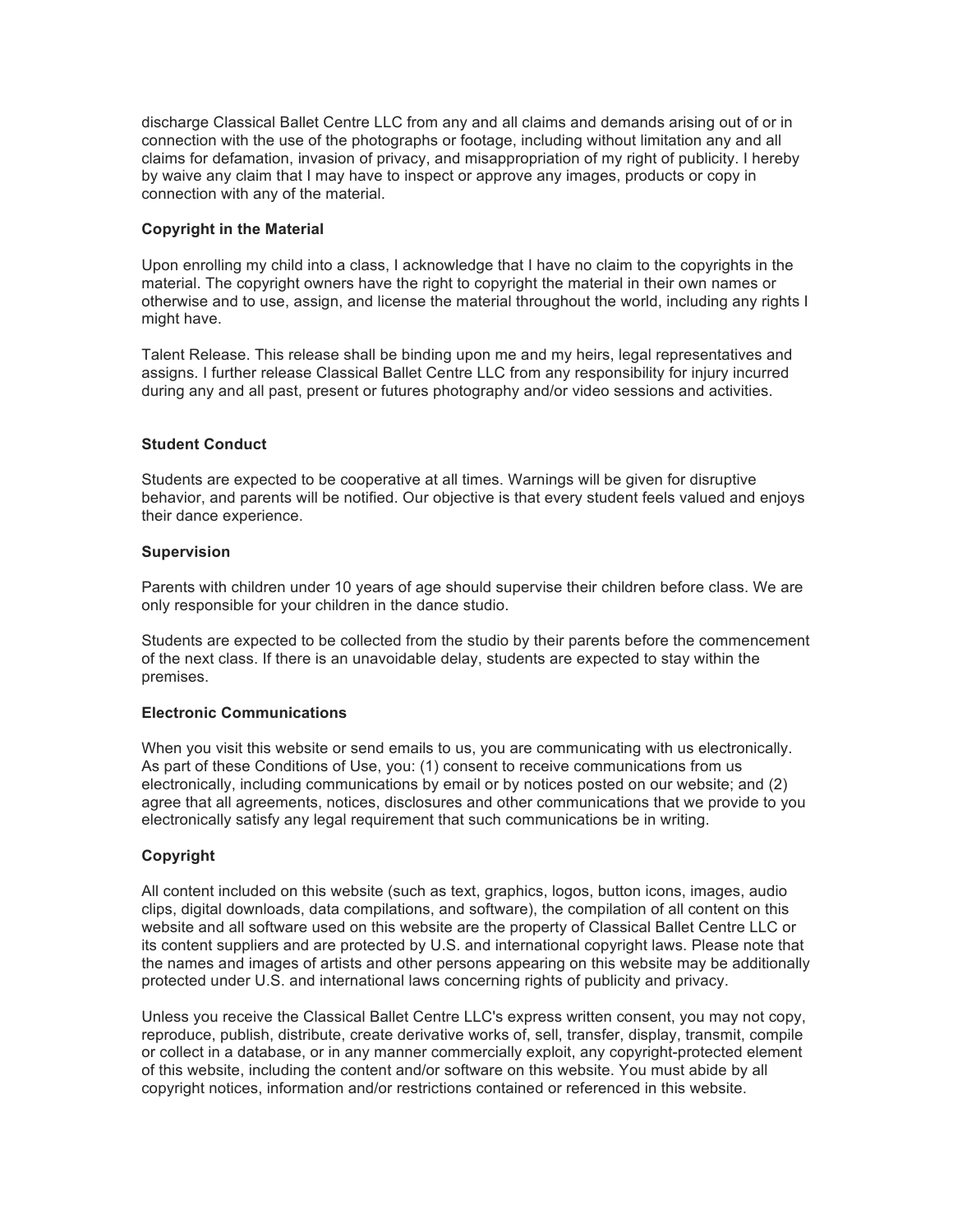You may make a single copy of any webpage from this website for your own personal, noncommercial use, provided that you do not alter the content or remove any copyright, trademark or other proprietary notice contained therein. Any other copying, or any republication or distribution of any content of this website, is expressly prohibited without the prior written consent of the Classical Ballet Centre LLC.

If you are a member of the press or media, please refer to our News and Press section for additional provisions relating to our intellectual property rights and use of proprietary materials.

#### **Trademarks**

Classical Ballet Centre LLC as well as other marks so indicated on our website and other Classical Ballet Centre LLC graphics, logos, images, page headers and titles, button icons, scripts, and trade and service names, are trademarks and/or trade dress of Classical Ballet Centre LLC (or its subsidiaries) in the U.S. and other countries. You may not use Classical Ballet Centre LLC's trademarks and trade dress unless you first obtain the express written consent of the Classical Ballet Centre LLC.

All other trademarks not owned by Classical Ballet Centre LLC or its subsidiaries that appear on this website are the property of their respective owners, who may or may not be affiliated with, connected to, or sponsored by Classical Ballet Centre LLC or its subsidiaries. Classical Ballet Centre LLC makes no representations concerning, and assumes no liability for, the infringing or non-infringing nature of any trademarks that appear on this website but are not owned by the Classical Ballet Centre LLC or its subsidiaries.

If you are a member of the press or media, please refer to our News and Press section for additional provisions relating to our intellectual property rights and use of proprietary materials.

#### **License and Website Access**

The Classical Ballet Centre LLC hereby grants you a limited, revocable and nonexclusive license to access and make personal use of this website. You may not, however, download this website (other than page caching) or modify it in whole or in part unless you have first received express written consent from the Classical Ballet Centre LLC. Furthermore, this limited, revocable license does not include the right to: any resale or commercial use of this website or its contents; any collection and use of any product listings, descriptions, or prices; any derivative use of this website or its contents; any downloading or copying of account information for the benefit of another merchant; or any use of data mining, robots, or similar data gathering and extraction tools. This website (or any portion thereof) may not be reproduced, duplicated, copied, sold, resold, visited, or otherwise exploited for any commercial purpose without express written consent from Classical Ballet Centre LLC. You may not frame or utilize framing techniques to enclose any trademark, logo, or other proprietary information (including, but not limited to, images, text, page layout, and/or form) of Classical Ballet Centre LLC and/or our affiliates without express written consent from Classical Ballet Centre LLC. You may not use any metatags or any other "hidden text" utilizing Classical Ballet Centre LLC's name or trademarks without express written consent from the Classical Ballet Centre LLC.

Classical Ballet Centre LLC also hereby grants you a limited, revocable and nonexclusive license to create a hyperlink to the home page of the Classical Ballet Centre LLC, provided that the link (viewed as a whole with the content of the website on which the link is located) does not portray the Classical Ballet Centre LLC, its affiliates, or their products or services, in a false, misleading, derogatory, offensive or otherwise objectionable manner. You may not use any Classical Ballet Centre LLC logo or other proprietary graphic or trademark as part of the link without express written permission from the Classical Ballet Centre LLC.

Any unauthorized use automatically terminates the licenses and permission granted above by the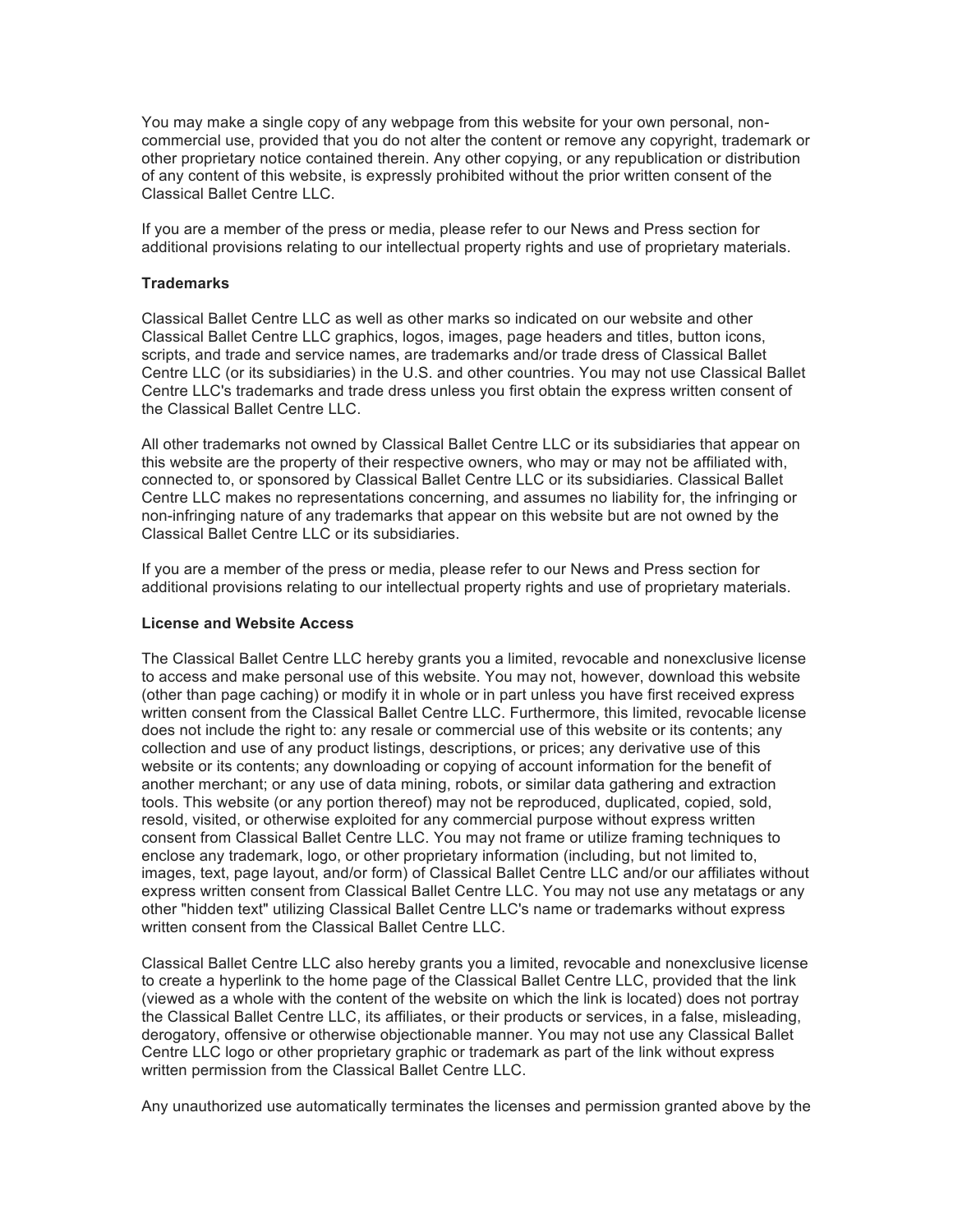Classical Ballet Centre LLC. Classical Ballet Centre LLC and its affiliates reserve the right to block access, refuse services, or remove or edit content in connection with this website.

If you are a member of the press or media, please refer to our News and Press section for more additional provisions relating to our intellectual property rights and use of proprietary materials.

#### **Risk of Loss**

All items purchased online from Classical Ballet Centre LLC are made pursuant to a shipment contract. This means that the risk of loss and title for such items passes to you upon our delivery to the carrier.

#### **Product/Service Descriptions**

Classical Ballet Centre LLC and its affiliates try to be as accurate as possible. Classical Ballet Centre LLC, however, does not warrant that product or service descriptions, or other content of this website, are accurate, complete, reliable, current, or free of errors.

Disclaimer of Warranties and Limitation of Liability

THIS WEBSITE IS PROVIDED BY Classical Ballet Centre LLC ON AN "AS IS" AND "AS AVAILABLE" BASIS. Classical Ballet Centre LLC MAKES NO REPRESENTATIONS OR WARRANTIES OF ANY KIND, EXPRESS OR IMPLIED, AS TO THE OPERATION OF THIS WEBSITE OR THE INFORMATION, CONTENT, MATERIALS OR PRODUCTS INCLUDED ON THIS WEBSITE. YOU EXPRESSLY AGREE THAT YOUR USE OF THIS WEBSITE IS AT YOUR SOLE RISK.

TO THE FULL EXTENT PERMISSIBLE BY APPLICABLE LAW, Classical Ballet Centre LLC DISCLAIMS ALL WARRANTIES, EXPRESS OR IMPLIED, INCLUDING, BUT NOT LIMITED TO, IMPLIED WARRANTIES OF MERCHANTABILITY AND FITNESS FOR A PARTICULAR PURPOSE. Classical Ballet Centre LLC DOES NOT WARRANT THAT THIS WEBSITE, ITS SERVERS, OR EMAIL SENT FROM Classical Ballet Centre LLC OR ITS AFFILIATES ARE FREE OF VIRUSES OR OTHER HARMFUL COMPONENTS.

Classical Ballet Centre LLC WILL NOT BE LIABLE FOR ANY DAMAGES OF ANY KIND ARISING FROM THE USE OF THIS WEBSITE, INCLUDING, BUT NOT LIMITED TO, DIRECT, INDIRECT, INCIDENTAL, PUNITIVE, AND/OR CONSEQUENTIAL DAMAGES.

CERTAIN STATES' LAWS PROHIBIT LIMITATIONS ON IMPLIED WARRANTIES OR THE EXCLUSION OR LIMITATION OF CERTAIN DAMAGES. IF SUCH LAWS APPLY TO YOU, THEN SOME OR ALL OF THE ABOVE DISCLAIMERS, EXCLUSIONS, OR LIMITATIONS MAY NOT APPLY TO YOU.

IN NO EVENT WILL THE Classical Ballet Centre LLC BE LIABLE FOR ANY DAMAGES, INCLUDING, WITHOUT LIMITATION, DIRECT, INDIRECT, INCIDENTAL, SPECIAL, CONSEQUENTIAL OR PUNITIVE DAMAGES ARISING OUT OF THE USE OF OR INABILITY TO USE THE PORTION OF THIS WEBSITE RELATING TO THE PURCHASE OF TICKETS. THE Classical Ballet Centre LLC DOES NOT MAKE ANY WARRANTIES CONCERNING ITS TICKETING SERVICES.

## **Applicable Law**

By visiting this website, or participating in any activity sponsored by Classical Ballet Centre LLC, you agree that the laws of the state of South Carolina, without regard to principles of conflict of laws, will govern these Conditions of Use and any dispute of any sort that might arise between you and Classical Ballet Centre LLC or its affiliates.